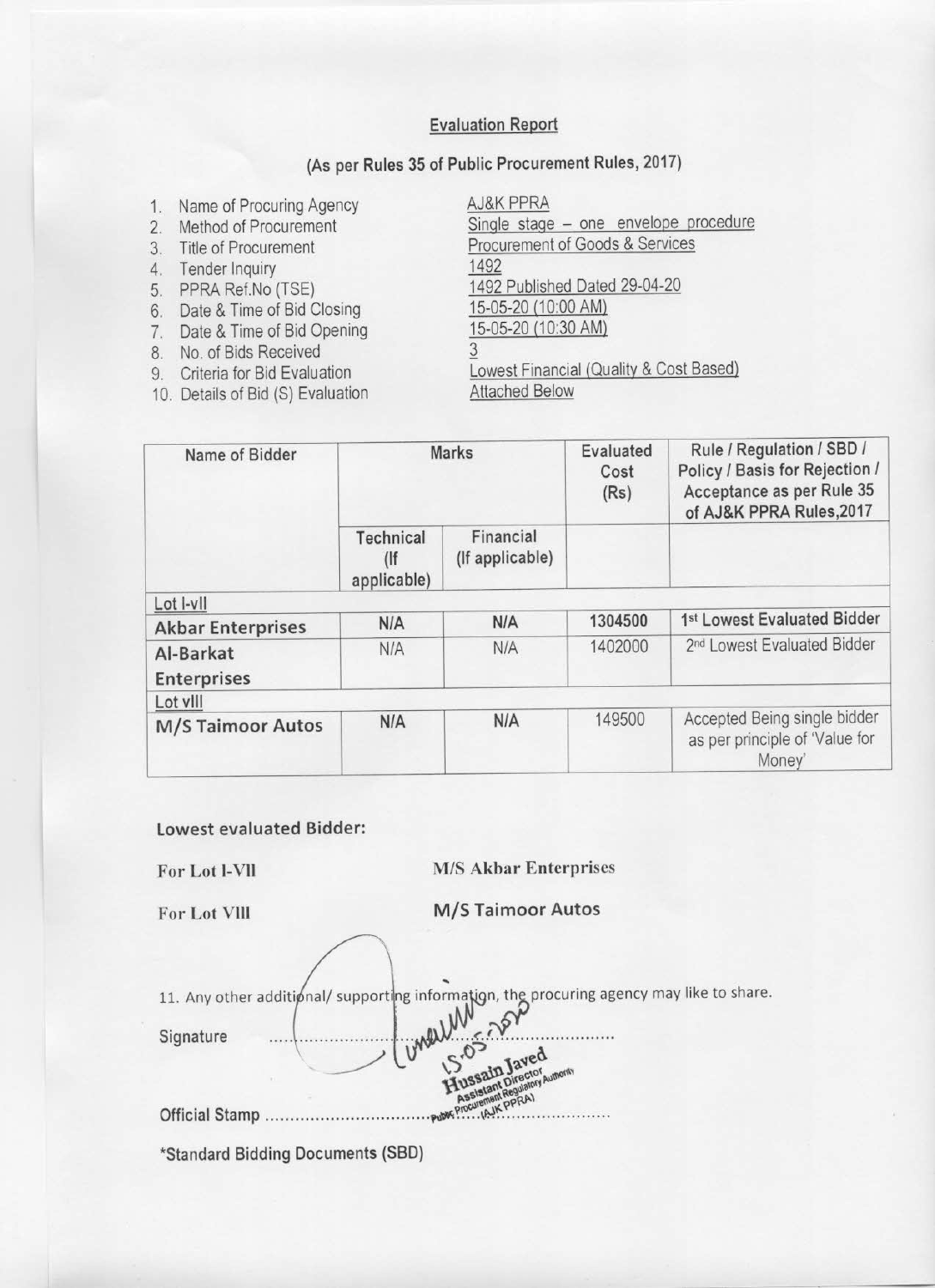# **TENDER NO 1492 "PROCUREMENT OF GOODS & SERVICES"**

## **LOT l: WEBSITE SECURITY**

| <b>Name of Bidder</b>    | <b>Marks</b><br><b>Financial</b><br><b>Technical</b><br>(If applicable)<br>(lf<br>applicable) |     | <b>Evaluated</b><br>Cost<br>(Rs) | Rule / Regulation / SBD /<br>Policy / Basis for Rejection /<br>Acceptance as per Rule 35<br>of AJ&K PPRA Rules, 2017 |
|--------------------------|-----------------------------------------------------------------------------------------------|-----|----------------------------------|----------------------------------------------------------------------------------------------------------------------|
|                          |                                                                                               |     |                                  |                                                                                                                      |
| <b>Akbar Enterprises</b> | N/A                                                                                           | N/A | 67500                            | 1 <sup>st</sup> Lowest Evaluated Bidder                                                                              |
| <b>Al-Barkat</b>         | N/A                                                                                           | N/A | 77500                            | 2 <sup>nd</sup> Lowest Evaluated Bidder                                                                              |
| <b>Enterprises</b>       |                                                                                               |     |                                  |                                                                                                                      |

**Lowest Evaluated Bidder: M/S Akbar Enterprises**

## **LOT ll: OPERATING SYSTEM**

| <b>Name of Bidder</b>    | <b>Marks</b><br><b>Technical</b><br><b>Financial</b><br>(If applicable)<br>(lf<br>applicable) |     | <b>Evaluated</b><br>Cost<br>(Rs) | Rule / Regulation / SBD /<br>Policy / Basis for Rejection /<br>Acceptance as per Rule 35<br>of AJ&K PPRA Rules, 2017 |
|--------------------------|-----------------------------------------------------------------------------------------------|-----|----------------------------------|----------------------------------------------------------------------------------------------------------------------|
|                          |                                                                                               |     |                                  |                                                                                                                      |
| <b>Akbar Enterprises</b> | N/A                                                                                           | N/A | 98500                            | 1 <sup>st</sup> Lowest Evaluated Bidder                                                                              |
| Al-Barkat                | N/A                                                                                           | N/A | 99500                            | 2 <sup>nd</sup> Lowest Evaluated Bidder                                                                              |
| <b>Enterprises</b>       |                                                                                               |     |                                  |                                                                                                                      |

**Lowest Evaluated Bidder: M/S Akbar Enterprises**

### **LOT lll: NETWORKING**

| <b>Name of Bidder</b>    | <b>Marks</b><br><b>Technical</b><br><b>Financial</b><br>(If applicable)<br>$($ lf<br>applicable) |     | <b>Evaluated</b><br>Cost<br>(Rs) | Rule / Regulation / SBD /<br>Policy / Basis for Rejection /<br>Acceptance as per Rule 35<br>of AJ&K PPRA Rules, 2017 |
|--------------------------|--------------------------------------------------------------------------------------------------|-----|----------------------------------|----------------------------------------------------------------------------------------------------------------------|
|                          |                                                                                                  |     |                                  |                                                                                                                      |
| <b>Akbar Enterprises</b> | N/A                                                                                              | N/A | 99500                            | 1 <sup>st</sup> Lowest Evaluated Bidder                                                                              |
| <b>Al-Barkat</b>         | N/A                                                                                              | N/A | 100000                           | 2 <sup>nd</sup> Lowest Evaluated Bidder                                                                              |
| <b>Enterprises</b>       |                                                                                                  |     |                                  |                                                                                                                      |

**Lowest Evaluated Bidder: M/S Akbar Enterprises**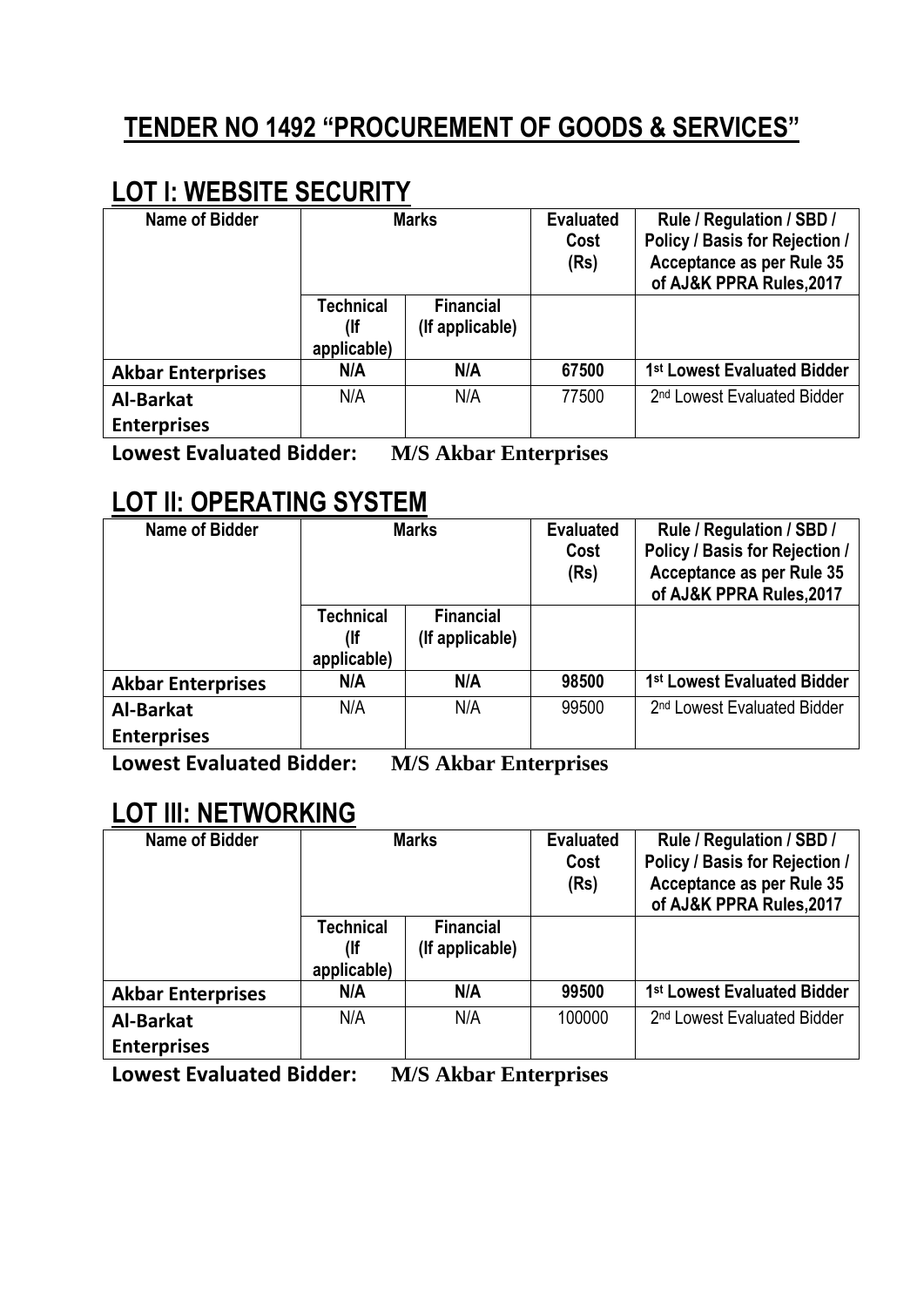# **LOT lV: TRAINING MATERIAL**

| <b>Name of Bidder</b>    | <b>Marks</b><br><b>Technical</b><br><b>Financial</b><br>(If applicable)<br>$($ lf<br>applicable) |     | <b>Evaluated</b><br>Cost<br>(Rs) | Rule / Regulation / SBD /<br>Policy / Basis for Rejection /<br>Acceptance as per Rule 35<br>of AJ&K PPRA Rules, 2017 |
|--------------------------|--------------------------------------------------------------------------------------------------|-----|----------------------------------|----------------------------------------------------------------------------------------------------------------------|
|                          |                                                                                                  |     |                                  |                                                                                                                      |
| <b>Akbar Enterprises</b> | N/A                                                                                              | N/A | 396500                           | 1st Lowest Evaluated Bidder                                                                                          |
| <b>Al-Barkat</b>         | N/A                                                                                              | N/A | 415000                           | 2 <sup>nd</sup> Lowest Evaluated Bidder                                                                              |
| <b>Enterprises</b>       |                                                                                                  |     |                                  |                                                                                                                      |

**Lowest Evaluated Bidder: M/S Akbar Enterprises**

## **LOT V: UTILITY ITEMS**

| <b>Name of Bidder</b>    | <b>Marks</b><br><b>Technical</b><br><b>Financial</b><br>(lf<br>(If applicable)<br>applicable) |     | <b>Evaluated</b><br>Cost<br>(Rs) | Rule / Regulation / SBD /<br>Policy / Basis for Rejection /<br>Acceptance as per Rule 35<br>of AJ&K PPRA Rules, 2017 |
|--------------------------|-----------------------------------------------------------------------------------------------|-----|----------------------------------|----------------------------------------------------------------------------------------------------------------------|
|                          |                                                                                               |     |                                  |                                                                                                                      |
| <b>Akbar Enterprises</b> | N/A                                                                                           | N/A | 295000                           | 1 <sup>st</sup> Lowest Evaluated Bidder                                                                              |
| <b>Al-Barkat</b>         | N/A                                                                                           | N/A | 325000                           | 2 <sup>nd</sup> Lowest Evaluated Bidder                                                                              |
| <b>Enterprises</b>       |                                                                                               |     |                                  |                                                                                                                      |

**Lowest Evaluated Bidder: M/S Akbar Enterprises**

## **LOT Vl: STATIONARY ITEMS**

| <b>Name of Bidder</b>    | <b>Marks</b><br><b>Technical</b><br><b>Financial</b><br>(If applicable)<br>(lf<br>applicable) |     | <b>Evaluated</b><br>Cost<br>(Rs) | Rule / Regulation / SBD /<br>Policy / Basis for Rejection /<br>Acceptance as per Rule 35<br>of AJ&K PPRA Rules, 2017 |
|--------------------------|-----------------------------------------------------------------------------------------------|-----|----------------------------------|----------------------------------------------------------------------------------------------------------------------|
|                          |                                                                                               |     |                                  |                                                                                                                      |
| <b>Akbar Enterprises</b> | N/A                                                                                           | N/A | 150000                           | 1 <sup>st</sup> Lowest Evaluated Bidder                                                                              |
| <b>Al-Barkat</b>         | N/A                                                                                           | N/A | 180000                           | 2 <sup>nd</sup> Lowest Evaluated Bidder                                                                              |
| <b>Enterprises</b>       |                                                                                               |     |                                  |                                                                                                                      |

**Lowest Evaluated Bidder: M/S Akbar Enterprises**